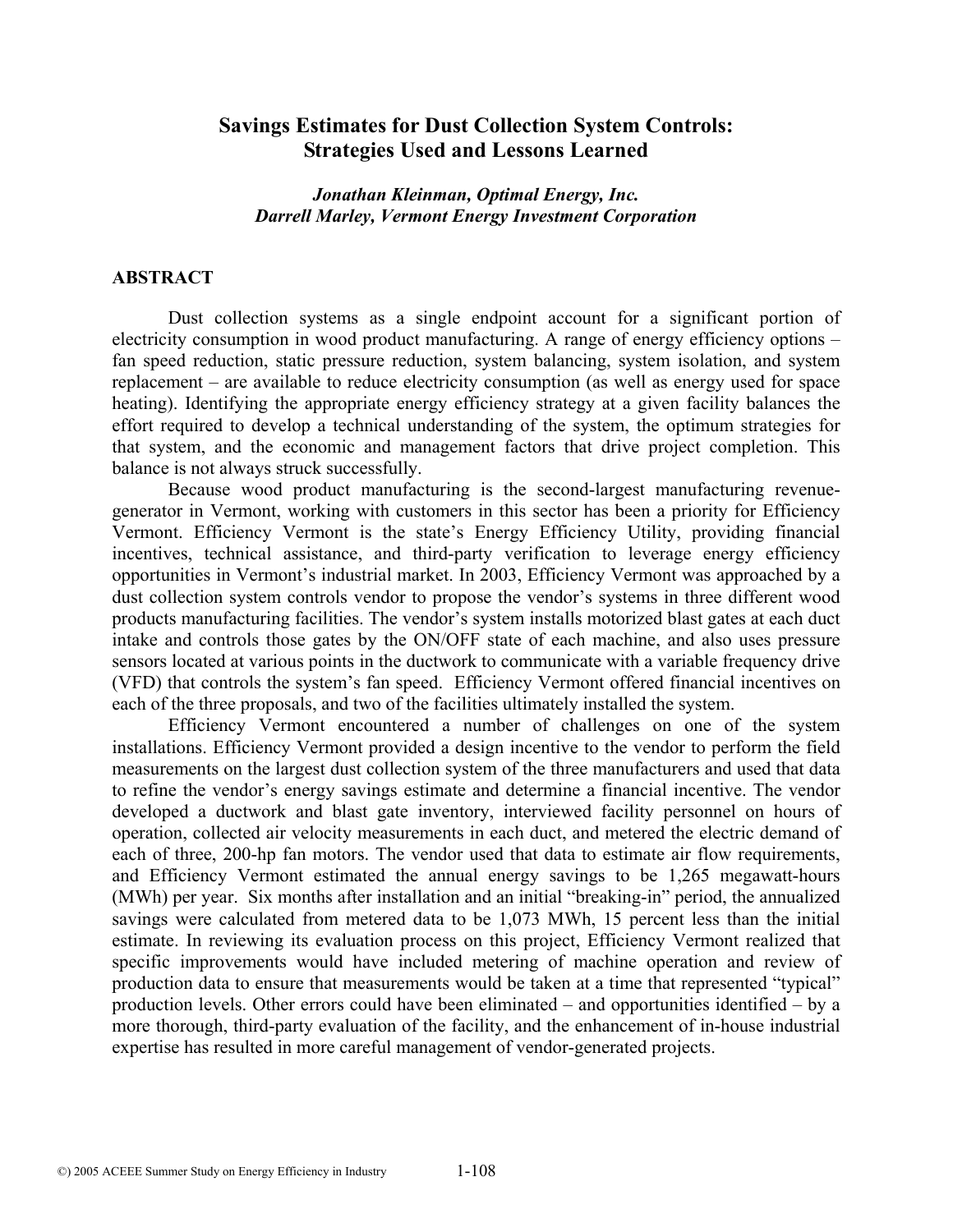# **Introduction**

Wood product and furniture manufacturing are critical industrial sectors in Vermont. Recently, these two sectors combined were the second-largest manufacturing revenue-generator in the state, bringing in nearly \$600 million in revenues (U.S. Census Bureau, 1997), and the second-largest manufacturing employer in the state (U.S. Census Bureau, 2001). The 207 Vermont firms in these sectors employ over 6,200 people, or about 12.5 percent of the manufacturing work force. Maintaining the competitiveness and profitability of these industrial sectors is a priority for the State of Vermont, and working with these firms has been a priority for Efficiency Vermont, the state's Energy Efficiency Utility.

Efficiency Vermont, the state's "energy efficiency utility", provides statewide technical and financial assistance for commercial new construction projects and builds working relationships with strategic partners (e.g., trade associations, state agencies), design professionals (e.g., architects, engineers), and trade allies (e.g., general contractors, electrical contractors, mechanical contractors). All Efficiency Vermont services are delivered by an independent nonutility contractor under a multi-year, performance-based contract with the state's Public Service Board. Funding for services provided to all residential and business markets is provided by an energy efficiency charge that has phased in over five years. Efficiency Vermont's annual budget started at \$5.6 million in 2000 and has risen to a now-constant level of \$14 million, slightly under 2 percent of total electricity revenues.

Efficiency Vermont's work in the wood products manufacturing sector has encompassed a broad range of energy efficiency opportunities. Reductions in energy use at these facilities can be accomplished by (Emplaincourt, et al., 2003):

- 1. Improvements in dust collection system efficiency;
- 2. Improvements in compressed air system efficiency (notably leak detection and repair, large-use component isolation, storage receivers, cycling dryers, low-pressure drop filters, and variable frequency drive control of motors);
- 3. Improvements in lighting efficiency (use of T-5 fluorescent or pulse-start metal halide fixtures in highbay ambient lighting applications and "Super T-8" fluorescent systems in task or office lighting applications);
- 4. Improvements in space conditioning efficiency (equipment efficiency and improvements in ventilation controls); and
- 5. Waste heat capture from compressed air systems and/or other processes.

To leverage energy efficiency investments in these areas, Efficiency Vermont offers a range of technical and financial assistance services, including:

- 1. Walk-through of a facility to qualitatively identify energy efficiency opportunities worth pursuing;
- 2. Third-party review of vendor or contractor proposals for non-process or process equipment to identify available energy efficiency opportunities;
- 3. Energy savings and cash flow estimates for potential energy efficiency improvements, whether for facility expansion, planned equipment purchase or replacement, or discretionary retrofit projects;
- 4. Metering power draw and energy consumption of existing equipment;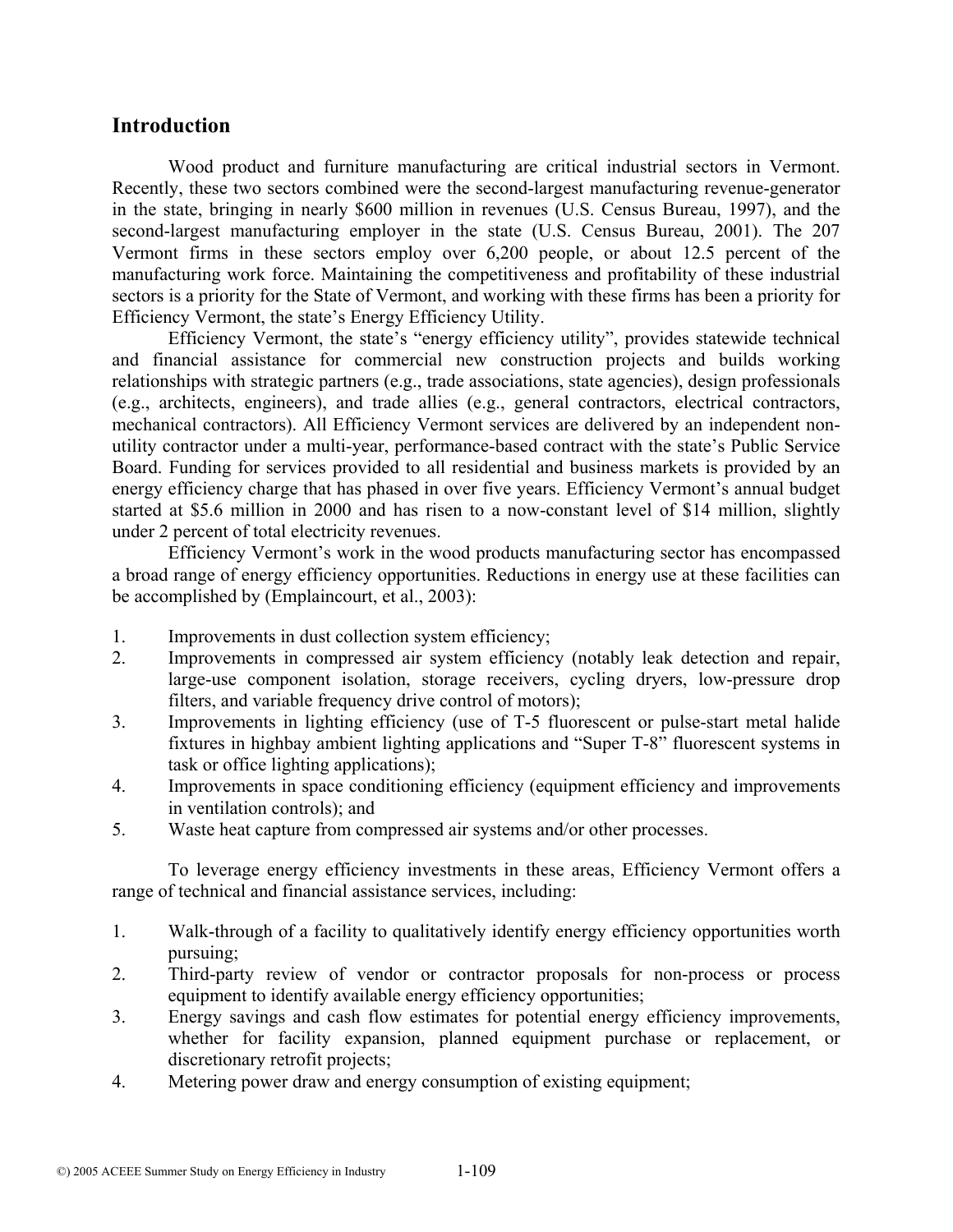- 5. Hiring a technical subcontractor to conduct a more thorough facility evaluation to quantify energy efficiency opportunities;
- 6. Verifying installation of equipment according to energy efficient specifications and, if specified in advance, checking equipment performance against sequence of operations; and
- 7. Financial incentives toward evaluation, design, and equipment purchase.

In 2003, Efficiency Vermont was approached by a manufacturer's representative of a dust collection control system that had researched potential customers for its product and identified three facilities. The vendor's system would match air flow through the dust collection system to actual load (i.e., dust produced by equipment). The vendor requested determination of eligible financial incentives to incorporate into its proposals. As a prerequisite for a financial incentive determination in the largest and most complicated system of the three customers, Efficiency Vermont required a field study to ground the energy savings and cash flow impact estimates. The study conducted an air flow inventory throughout the ductwork and measured the power draw of the baghouse fan motor at full speed. The vendor and Efficiency Vermont presented to the customer an energy savings estimate to encourage implementation. The energy savings estimate proved to be an overestimate by 15 percent.

Efficiency Vermont has three potential responses to this experience. The first is to require additional field measurements – such as motor logging to determine actual equipment operation schedules – to further refine energy savings estimates. The second is to undertake a more comprehensive, independent third-party system evaluation to identify the full range of energy efficiency opportunities and propose an optimum solution. The primary risks of the second option are either (1) that the more comprehensive, and more expensive, study would result in the same management decision as the proposed vendor solution, or (2) that the more comprehensive study expands a project scope beyond the customer's capacity to accommodate (due to scheduling, budget, or staff limitations). The third is to continue to work with vendors while exercising greater caution and scaling down savings estimates. This paper assesses the lessons learned on this case study and how Efficiency Vermont has responded to those lessons.

# **Dust Collection Systems and Traditional Efficiency Approaches**

The design intent of a dust collection system is to move equipment-generated sawdust away from equipment and collect the dust for disposal or other use in a central location. Furniture manufacturers can use two different kinds of systems, positive pressure or negative pressure, which depend primarily upon the location of the fan (up or downstream). Dust collection systems consist of the following:

- 1. Intake vents at the equipment. Depending upon its size and function, a given piece of equipment can have multiple intake vents. Occasionally, these intake vents may be manually operable, and closing the vents can reduce airflow and motor load. Generally, equipment operators do not close the intake vents when shutting off the equipment.
- 2. Ductwork to convey the dust from the equipment to the cyclone.
- 3. Cyclone and/or baghouse to collect and capture the dust and separate it from the airstream.
- 4. Fan and motor to develop the negative or positive pressure and airflow to convey the dust from the equipment to the cyclone and baghouse.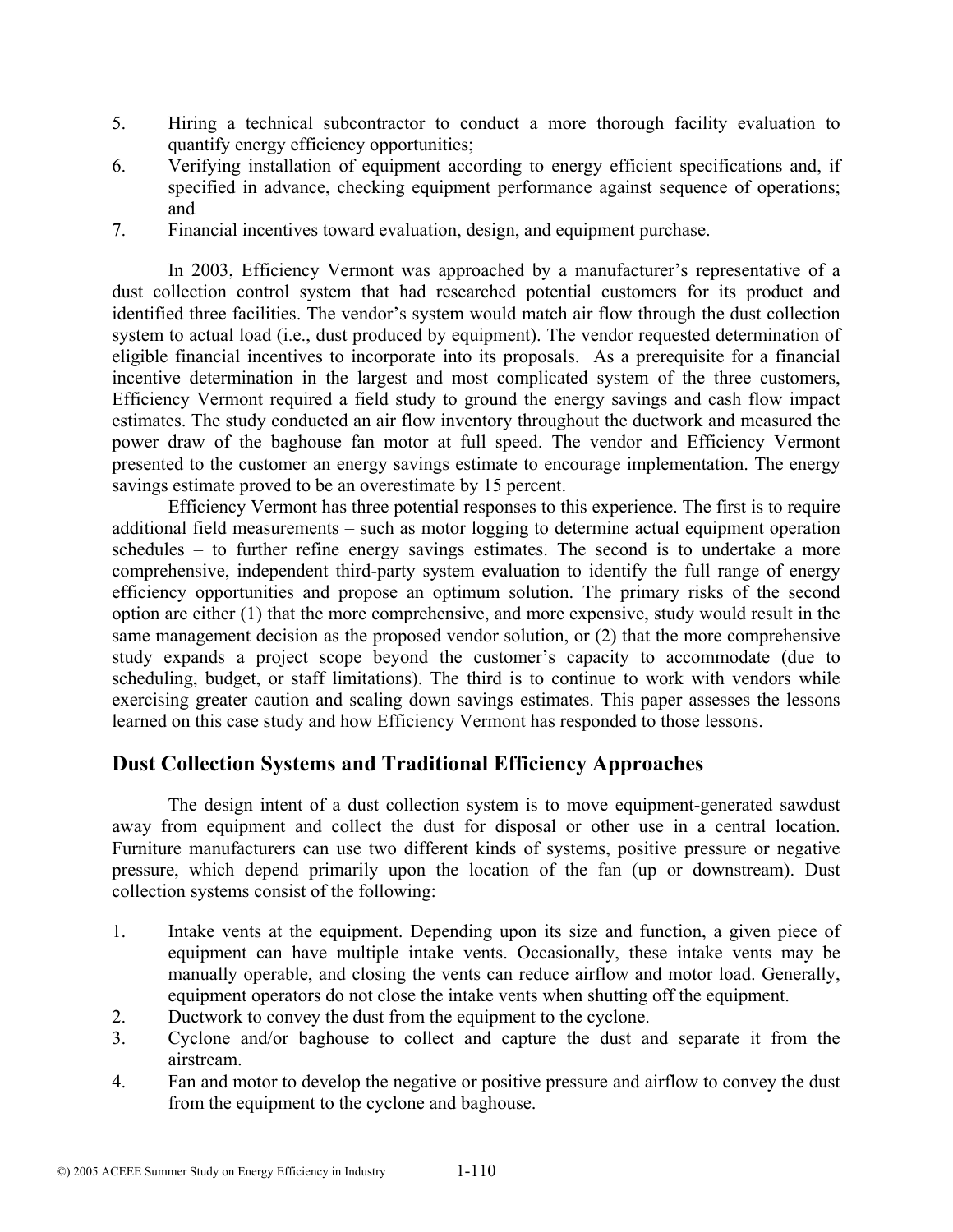The selection and placement of a cyclone or baghouse for separation of the collected material from the airstream has a significant impact on energy efficiency. "Clean-air" fans such as a backward-inclined or airfoil fans are more energy efficient, but need to be placed downstream from either a baghouse or combination of cyclone and baghouse (otherwise the collected dust would destructively erode blade surfaces) (NEEA 2002). "Material-handling" fans such as flat-bladed or radial-tip fans are less efficient and need more frequent replacement, but do not require the separation of material from the air stream. Figure 1 provides a schematic diagram of a typical material-handling fan with a dust collection system.



**Figure 1. Schematic Diagram of Customer's Dust Collection System** 

Dust collection systems need to provide a sufficient air velocity to move and prevent the settling of the largest particle size (and to meet fire safety standards). However, while dust collection systems are "in balance" when designed, production changes add equipment and ductwork branches, generally without corresponding changes to the system design. As a consequence, most older dust collection systems are significantly out of balance, resulting in inefficient energy use (see below).

#### **Dust Collection Systems and Energy Use**

Dust collection systems represent a significant portion of a furniture manufacturer's total electricity use. The system fan works against the static pressure of the entire system – the blast gates, the ductwork, and the upstream or downstream cyclone and/or baghouse. If a poor system design (e.g., sharp elbows or undersized ductwork) increases the total amount of static pressure in the system, the operating point on the fan's performance curve shifts, increasing the total brake horsepower required by the fan (up to the maximum point on the curve). Additionally, system designers may create overcapacity in a dust collection system to ensure adequate dust capture and movement, either to accommodate system expansion or to be conservative. Since theoretical fan energy use increases with its speed cubed (ASHRAE, 2001), this can be an expensive safety net. In the case of the three Vermont field studies, the power demand of the dust collection system accounted for 20 to 40 percent of each facility's total demand.

Source: NEEA, 2003.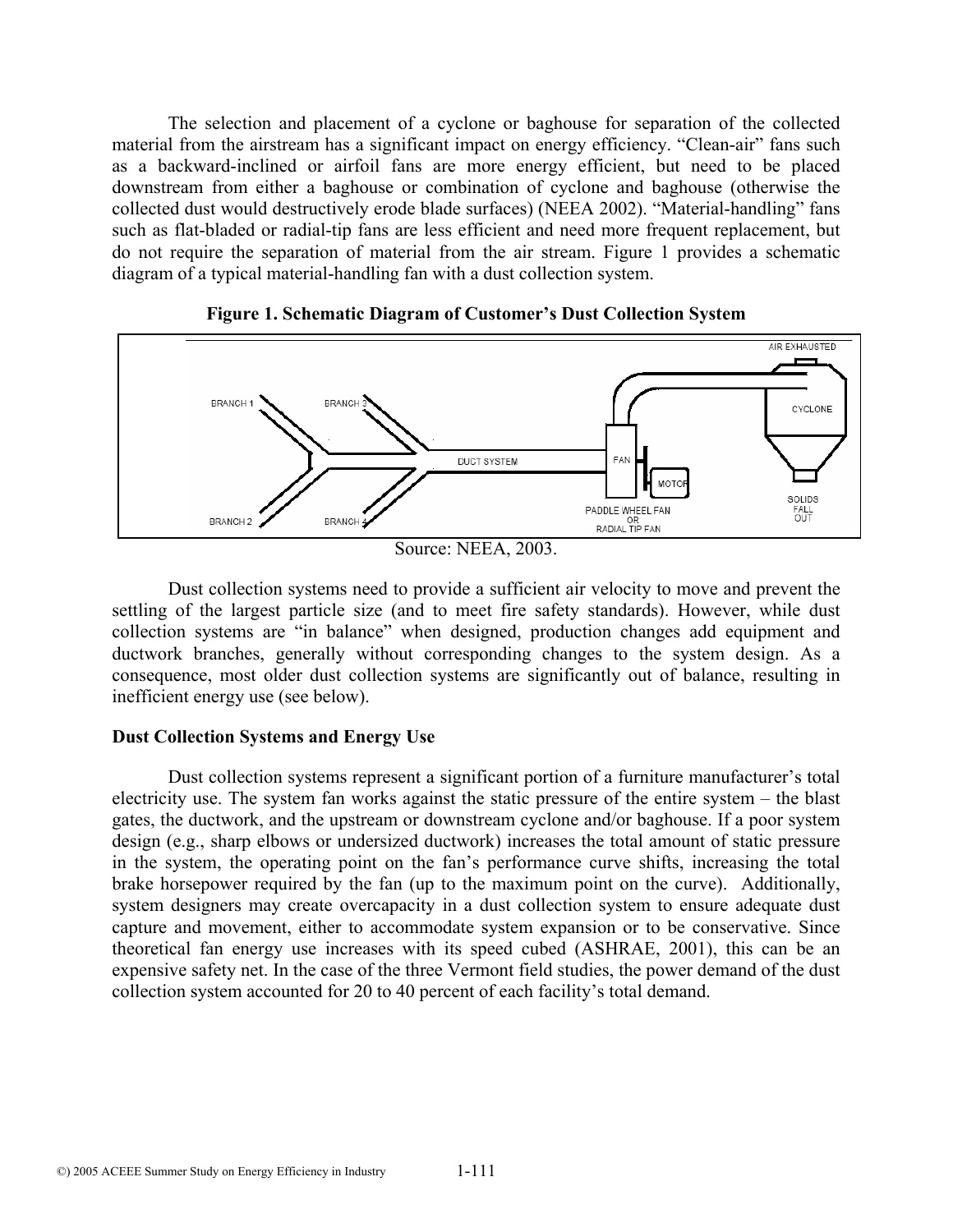### **Energy Efficiency Options**

The primary retrofit energy efficiency options for existing dust collection systems include (NEEA 2002):

- 1. Fan speed reduction (using variable frequency drive);
- 2. Excess velocity reduction (by replacing undersized with properly-sized ductwork);
- 3. System balancing (with balancing gates, preferably in conjunction with a variable frequency drive); and
- 4. System isolation or sectionalization (as a function of plant operation, with variable frequency drive to ensure proper velocity in "active" ductwork).

In the "Just Enough … Air" program run by the Northwest Energy Efficiency Alliance, fan speed reduction projects yielded dust collection system energy reductions of 23 to 39 percent (NEEA 2002). While the above opportunities are appropriate for system retrofits, system replacement projects (where options such as new ductwork, fan placement, and enhanced controls are more easily integrated) can yield system savings as high as 50 percent. (NEEA 2002).

# **Case Study**

This case study focuses on the largest and most complicated dust collection system of the three customers approached in 2003.

### **Project Information**

The facility in question manufactures a wide range of hardwood furniture products and uses sanders, planers, routers, saws. Three negative-pressure dust collection systems, each powered by a 200-hp motor, serve a total of 85 different machines. The machine inventory is presented in Table 1.

| <b>System</b> | <b>Machine Type</b>                                                                                                       | <b>Machine Count</b> | <b>Blast Gate</b><br>Diameter (in.) |
|---------------|---------------------------------------------------------------------------------------------------------------------------|----------------------|-------------------------------------|
| System 1      | Auto Stroke, Curtis Table Stroke,<br>Handsaw, Sanders, Spindle<br>Abrasive Wheel, Tannenwitz,<br><b>Yates Hand Stroke</b> | 33                   | 4 to 10                             |
| System 2      | Dove Tail, Sanders                                                                                                        | 13                   | 6, 8, or $10$                       |
| System 3      | BMR, Backnives, Drill, Lathes,<br>Sanders, Routers, Saws, Shapers,<br>Tennoner                                            | 39                   | $4, 5, 6, 8, 10$ or                 |

**Table 1. Machine Inventory for Dust Collection Systems** 

Source: EnergyEcon. 2003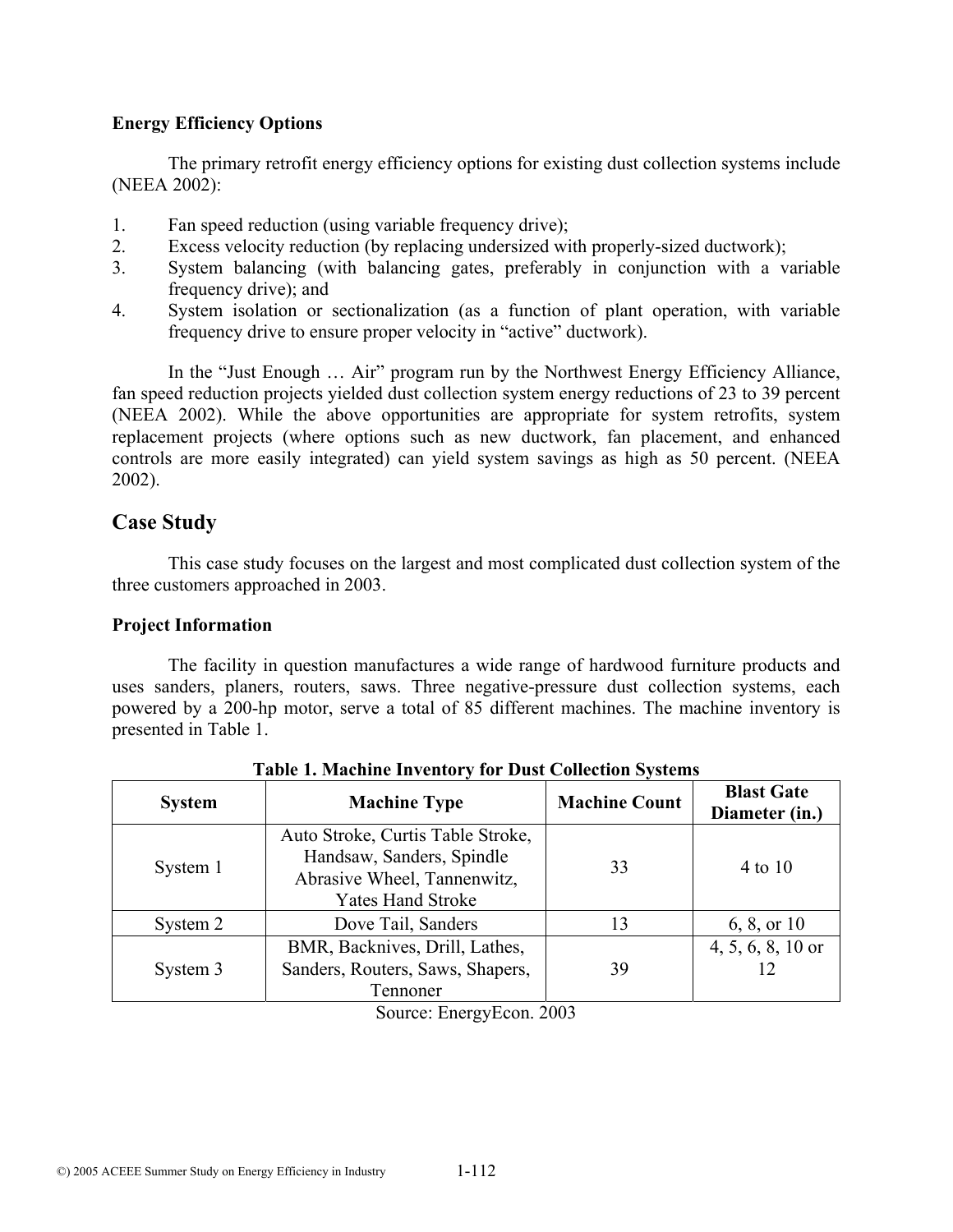Prior to the onset of the project, the facility operated each 200-hp motor at full speed during two shifts. The vendor used a fluke meter to measure phase voltage and current on each of the three legs on each 200-hp motor to determine the power draw for each motor. From a discussion with the customer, it was assumed that each motor operated at that load and continuously for each of the facility's two shifts. The baseline energy use estimate is presented in Table 2.

|                             | <b>System 1</b>  | <b>System 2</b> | System 3       |
|-----------------------------|------------------|-----------------|----------------|
| Measured kW                 | 128              | 131             | 132            |
| Measured HP                 | 171              | 175             | 176            |
| Measured kVA                | 147              | 147             | 147            |
| Measured kVAr               | 72               | 711             | 68.2           |
| <b>Estimated Energy Use</b> | $561,000$ kWh/yr | 574,000 kWh/yr  | 578,000 kWh/yr |

**Table 2. Baseline Energy Consumption** 

Source: EnergyEcon. 2003

### **Vendor's Proposal and Field Study**

The vendor proposed the installation of a control system and motorized blast gates on the dust collection duct intakes on each woodworking machine. Each blast gate would close when a machine operator would turn off a machine. The variable frequency drive (VFD) proposed by the vendor to control the baghouse fan would respond to pressure sensors installed in the dust collection system ductwork, using pressure measurements as a proxy for the duct velocity threshold. The control system could both open and close duct intakes (even when machines are shut off) to ensure adequate airflow and use the VFD to control the speed of the baghouse fan to meet or exceed needed velocity and avoid excess pressure drops (which can damage ductwork).

In response to Efficiency Vermont's request, the vendor undertook a field measurement study to obtain needed key assumptions in the energy savings analysis. The steps of the field measurement study were to:

- 1. Calculate the airflow (in cubic feet per minute, cfm) required at each duct at each machine to meet needed velocity (see Table 3).
- 2. Measure actual airflows at each machine, either at each intake duct or at the closest major trunk where the machine's individual intake ducts converge. The distributor took one measurement per machine and did not measure over a period of time (see Table 3).
- 3. Compare the actual air flows with the rated flow of the system
- 4. Estimate the operating frequencies of each machine through conversations with the facility manager (for example, System 1's Auto Stroke only operates 60 percent of the time)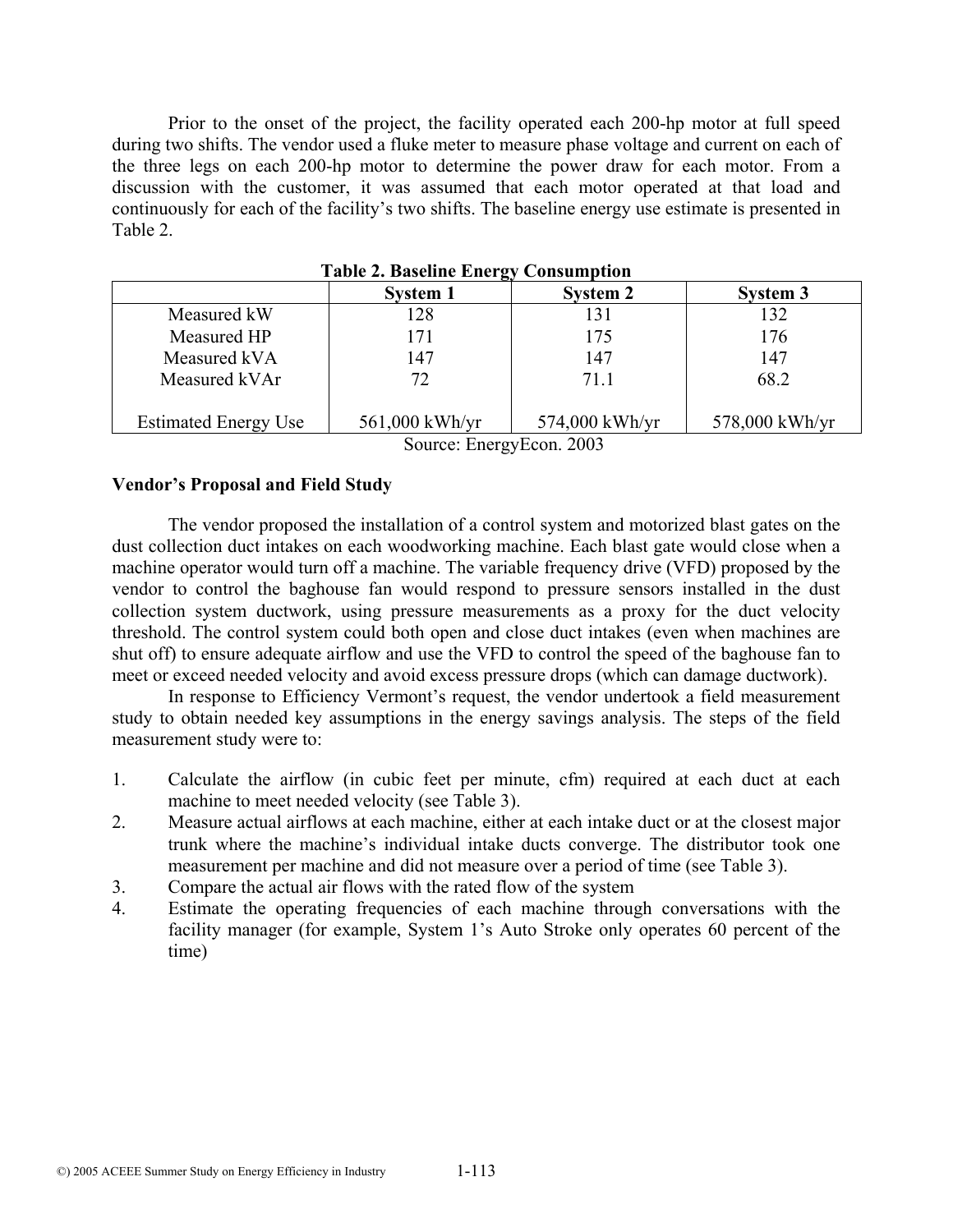| таріс оттінгіон тісаэагенісіне ін шасп тіані расс |                                            |                                                     |  |
|---------------------------------------------------|--------------------------------------------|-----------------------------------------------------|--|
| <b>System</b>                                     | <b>Measured Main Duct</b><br>Airflow (cfm) | <b>Minimum Required</b><br>Main Duct Airflow (cfm)* |  |
| System 1                                          | 43,600                                     | 25,300                                              |  |
| System 2                                          | 43,600                                     | 25,300                                              |  |
| System 3                                          | 79,500                                     | 46,100                                              |  |

**Table 3. Airflow Measurements in Each Main Duct** 

Source: EnergyEcon. 2003. \* Determined by vendor software package, based on system design

### **Energy Savings Methodology**

The vendor's original energy savings analysis simply took the ratio of the required to measured airflows for each system's main duct and applied the fan laws to determine the average fan power requirement (raising the ratio to an exponent of 3) and multiplied this average power requirement by the 4,380 operating hours. Efficiency Vermont requested the application of a lower exponent (2.5) that Efficiency Vermont uses for centrifugal fans, and the vendor estimated the energy savings at 1.26 million kWh annually, or 74 percent (see Table 4). The vendor's and Efficiency Vermont's energy savings analysis were reviewed and approved by a third-party, independent technical expert (under contract to the Vermont Department of Public Service, which verifies all savings claims), particularly because the performance of the vendor's system at the other Vermont location closely matched the estimated energy savings.

| Table 4. Estimated Electric Eliergy and Feak Savings per System |                                                   |  |
|-----------------------------------------------------------------|---------------------------------------------------|--|
| <b>System</b>                                                   | <b>Vendor/Efficiency Vermont Savings Estimate</b> |  |
|                                                                 | $404,000$ kWh/yr                                  |  |
| System 1                                                        | 92 kW                                             |  |
|                                                                 | 452,000 kWh/yr                                    |  |
| System 2                                                        | 103 kW                                            |  |
|                                                                 | $408,000$ kWh/yr                                  |  |
| System 3                                                        | 93 kW                                             |  |
| <b>TOTAL</b>                                                    | $1,264,000$ kWh/yr                                |  |
|                                                                 | 288 kW                                            |  |

**Table 4. Estimated Electric Energy and Peak Savings per System** 

Source: EnergyEcon. 2003; Efficiency Vermont analysis

Based upon the customer's electric demand and energy charges, Efficiency Vermont estimated that \$400,000 project would yield annual cost savings of \$110,000. Efficiency Vermont offered a financial incentive of \$117,000, creating a simple payback period of 2.6 years.

## **Field Results**

The control system has a data tracking module that allowed Efficiency Vermont to evaluate the system operation six months after installation. The vendor supplied Efficiency Vermont with 5-minute interval data covering a period of five months, yielding production data for a total of 643 hours (see Figure 2). Efficiency Vermont multiplied the power associated with each 5-minute interval to estimate kWh consumption in that interval, added the kWh consumption during the 643 hours, then extrapolated that amount across 4,380 hours of total use.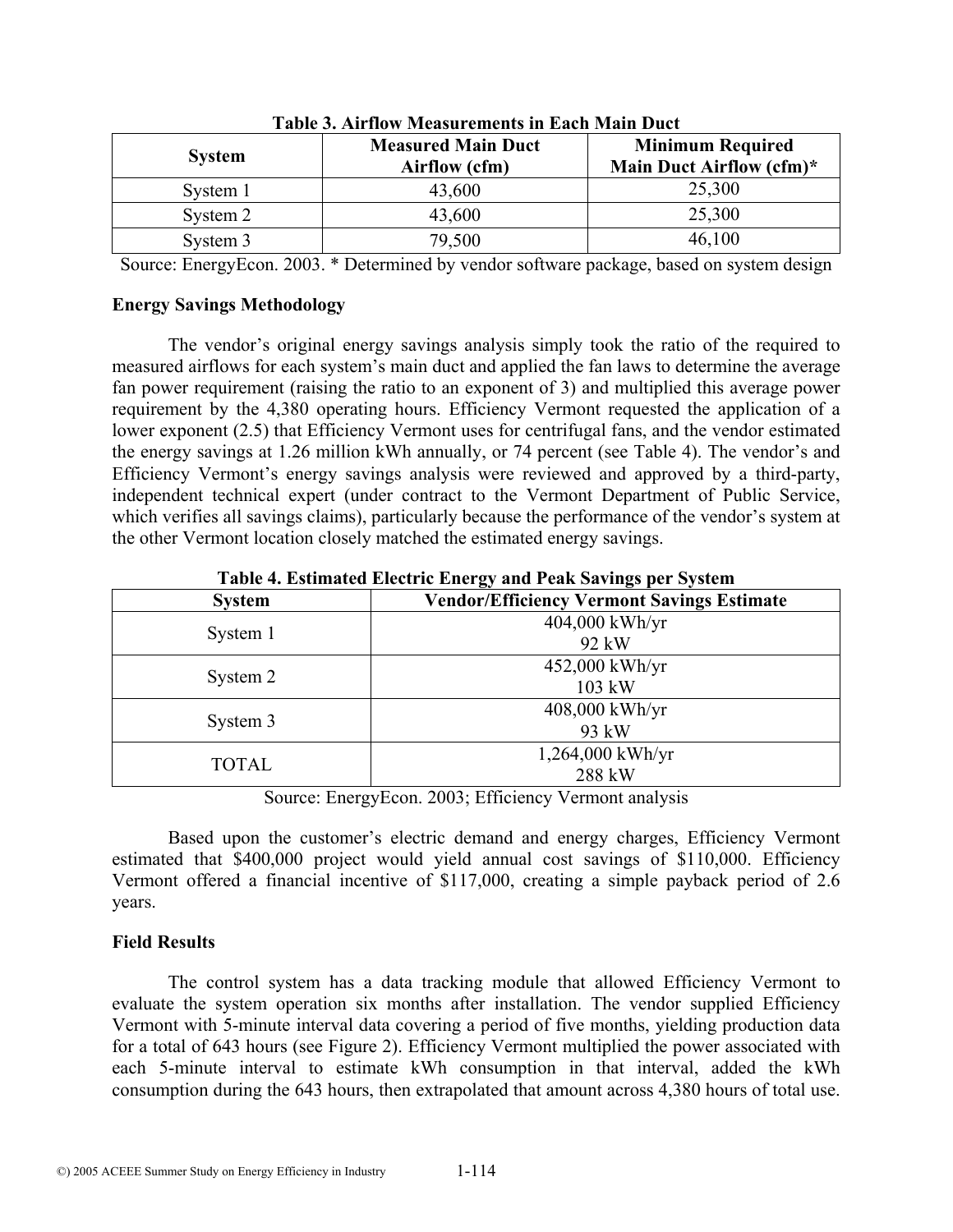The annual energy savings determined by this methodology is 1.1 MWh, or 85 percent of the predicted outcome. The minimum observable reduction in coincident demand during the measured time period is 154 kW.



**Figure 2. Measured Power Consumption of Fan Motors (Systems 1, 2, and 3)** 

Source: Ecogate and Efficiency Vermont, 2003.

Using the same electricity energy and power charges, and assuming that only the minimum demand reduction was realized, the cost savings associated with the metered data was \$98,000 annually. However, during the test period, the five monthly peak demand reductions were 169, 154, 216, 160, and 203 kW. Using the average of these  $-180$  kW – across an entire year yields an annual cost savings of \$101,075. The difference between the original estimate and the estimate from the measured data is presented in Table 5.

|                            | <b>Savings Estimate</b> | <b>Estimate from Metered Data</b> |
|----------------------------|-------------------------|-----------------------------------|
| Project Cost               | \$400,000               | \$400,000                         |
| <b>Energy Savings</b>      | 1,264,000 kWh/yr        | $1,073,000$ kWh/yr                |
| Demand Savings             | 288 kW                  | 154 kW                            |
| <b>Annual Cost Savings</b> | \$110,000               | \$100,000                         |
| Incentive                  | \$117,000               | \$117,000                         |
| Simple Payback             | 2.57 years              | 2.83 years                        |

# **Table 5. Estimated versus Measured Savings**

Source: Efficiency Vermont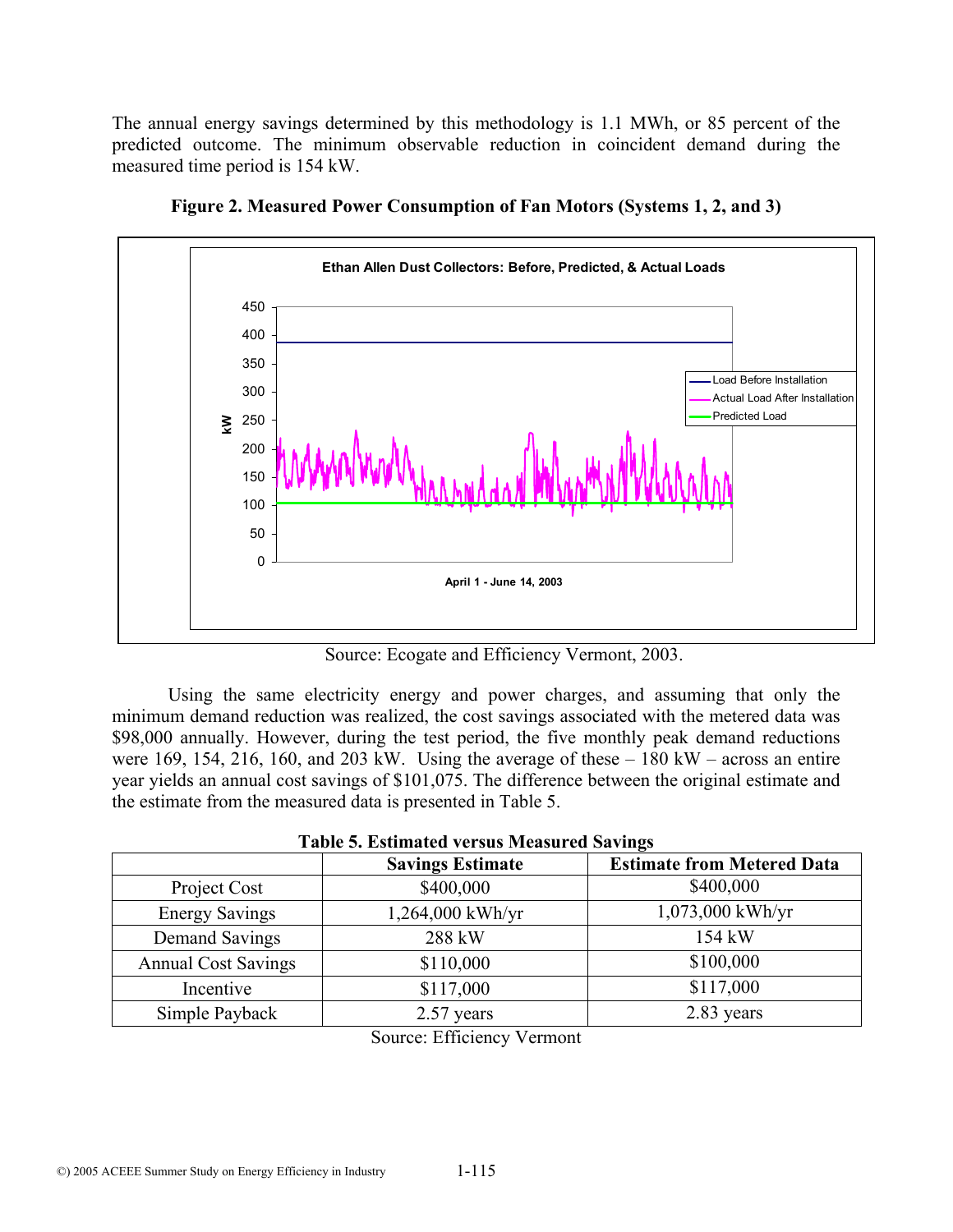In an effort to determine the discrepancy between estimated and metered energy consumption, Efficiency Vermont re-reviewed the facility interviews to generate a bin-hour analysis on each dust collection system. Efficiency Vermont also questioned the software's "minimum required main duct airflow," because the vendor's analysis appeared to assume that airflow through a 23-inch secondary main duct flowed into, rather in addition to, a larger 40-inch duct for Systems 1 and 2. Using the bin-hour analysis and adding the airflow from the secondary duct, Efficiency Vermont's revised savings estimate was 130 kW and 1,182,000 kWh per year, still an overestimate by 10 percent.

Efficiency Vermont then contacted the customer and found that the following changes to the system operation had occurred:

- 1. The equipment distributor had needed to increase the minimum speed setpoint because of the control system's configuration and performance.
- 2. The customer had closed a neighboring plant and moved some of the production into this facility, increasing the number of machines operating at any one time as well as the load on the dust collection system.

Either change could have potentially caused the 15 percent difference between estimated and actual energy savings. Additionally, the field measurement methodology did not track the actual operating profile of the equipment. The energy savings analysis inherently assumed a smooth distribution of equipment operation. If, in actuality, there is a greater degree of coincident equipment operation than assumed, actual energy savings would be lower than those estimated. With the available data, Efficiency Vermont could not determine to what degree each of the two system changes or the operating profile assumptions contributed to the energy savings overestimate.

Efficiency Vermont lowered its savings claim for the project to the 154 kW and 1,073 MWh per year estimated from the metered data.

## **Impacts on Efficiency Vermont's Technical Approach**

There are three possible responses to the challenges experienced on this project: future refinements for field studies conducted to evaluated energy savings for this vendor's particular product; a commitment to comprehensive system evaluations prior to vendor involvement, and subsequent requests for proposals for identified and approved projects; or more careful management of vendor-generated projects and more conservative savings estimates without additional assessment.

#### **Recommendations for Future Dust Collection System Evaluations**

In retrospect, Efficiency Vermont would approach this project a little bit differently. Specifically, the field measurement effort would use motor loggers to test the accuracy of reported operating profiles. Motor loggers would definitely be used on the set of equipment that posed the greatest demand on the dust collection system. If the reported operating profiles differed substantially from measurements on those machines, Efficiency Vermont would use motor loggers on an additional set of equipment to refine the remaining operating profile assumptions. While this recommendation would increase the cost of the field measurement effort, Efficiency Vermont would highlight to the customer the other potential benefits to this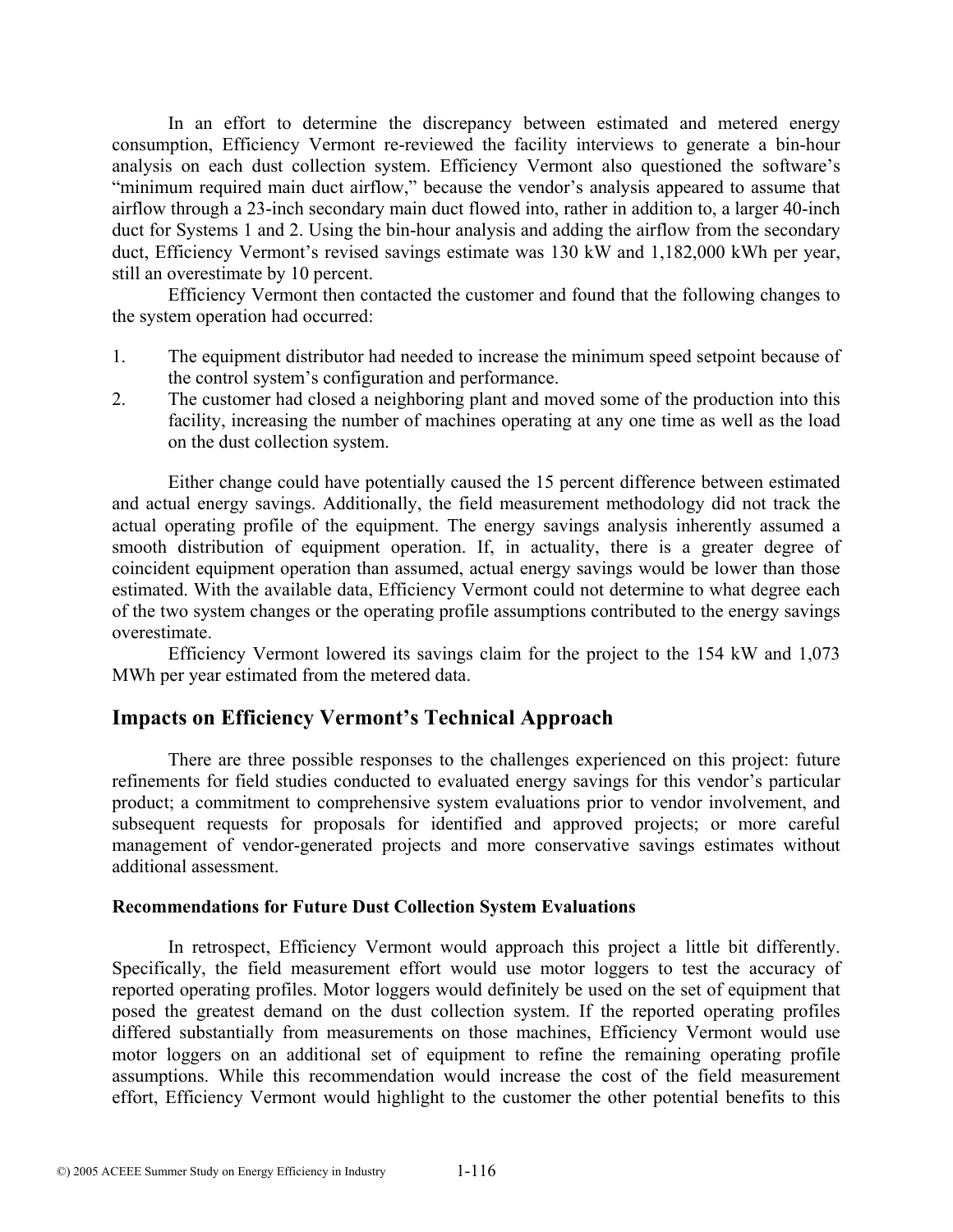data. Furniture manufacturers in the United States need to operate efficiently to remain competitive. By assessing usage patterns of different pieces of equipment, the facility could evaluate its own efficiency in making each furniture part and assembled product.

#### **Switch to Comprehensive, Non-Vendor-Generated Evaluations**

One of this paper's reviewers suggested that the primary reason for the high level of savings for this vendor's product was the system's poor design. The disadvantage of relying upon a vendor to initiate a project and conduct a field evaluation is the unlikelihood of a recommendation that would not involve that vendor's product. Efficiency Vermont is aware that other demand-side management programs, notably Northeast Utilities' PRIME and NYSERDA's Flex-Tech programs, offer objective facility evaluations to identify a range of energy efficiency opportunities to leverage projects. Such an evaluation could have evaluated the full range of energy efficiency options identified in this paper and recommended the most effective options, based upon cost, savings, production schedules, design and system track record, and customer's level of comfort with the options.

While this case study cannot be re-initiated, there is the possibility that, given the range of factors to consider, this vendor's product might have ultimately proven to be the best fit for the situation. Successful vendors have business models that leverage investments in energy efficient technologies. One role for demand-side management programs is to guard ratepayers against fraudulent vendor claims and to guarantee appropriate use of system benefit charge funds. Another role is to support vendors whose business models and technologies prove effective and perform well, while clearly communicating risks and uncertainties to customers.

### **More Careful Management of Projects and Conservative Savings Estimates**

The last response is to exercise greater caution on vendor-generated projects. The case study project still proved successful, reducing dust collection energy consumption by an estimated 62 percent. And, as mentioned above, Efficiency Vermont seeks to support effective vendor business models and technologies. But the experience on this and other projects has resulted in the exercise of greater care when vendors initiate projects with Efficiency Vermont customers.

Since the completion of this project, Efficiency Vermont has built its in-house expertise in process systems by adding technical staff with industrial backgrounds. This staff is able to provide independent recommendations that may or may not refer customers to particular vendors. In some cases, staff recommend against the use of any new equipment, instead providing financial incentives toward labor and parts (e.g., retro-commissioning, compressed air system isolation) that yield significant savings. The case study presented in this paper represented a portion of Efficiency Vermont's learning process, a process that is certainly ongoing.

# **Conclusion**

The energy use of dust collection systems represents an opportunity for furniture and other secondary wood product manufacturers to reduce energy costs and improve their bottom line. Most facilities have added equipment to and made sufficient changes in the original dust collection system design that the system is no longer appropriately balanced and is likely using a